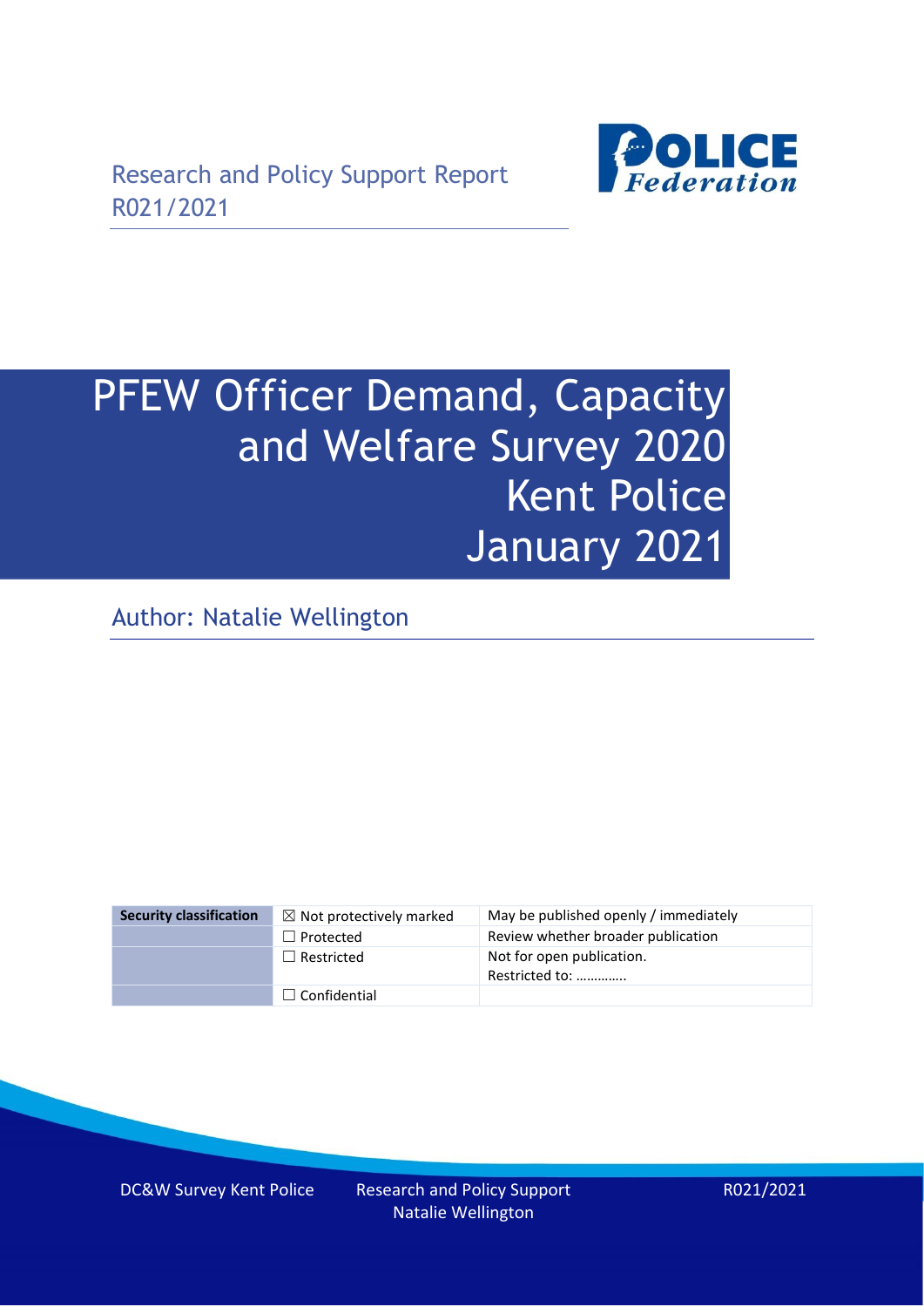# **CONTENTS**

| 3.          |                                                           |  |
|-------------|-----------------------------------------------------------|--|
| 4.          |                                                           |  |
| 5.          |                                                           |  |
| 6.          |                                                           |  |
| $7_{\cdot}$ | ORGANISATIONAL SUPPORT FOR MENTAL HEALTH AND WELLBEING 17 |  |
| 8.          |                                                           |  |
|             |                                                           |  |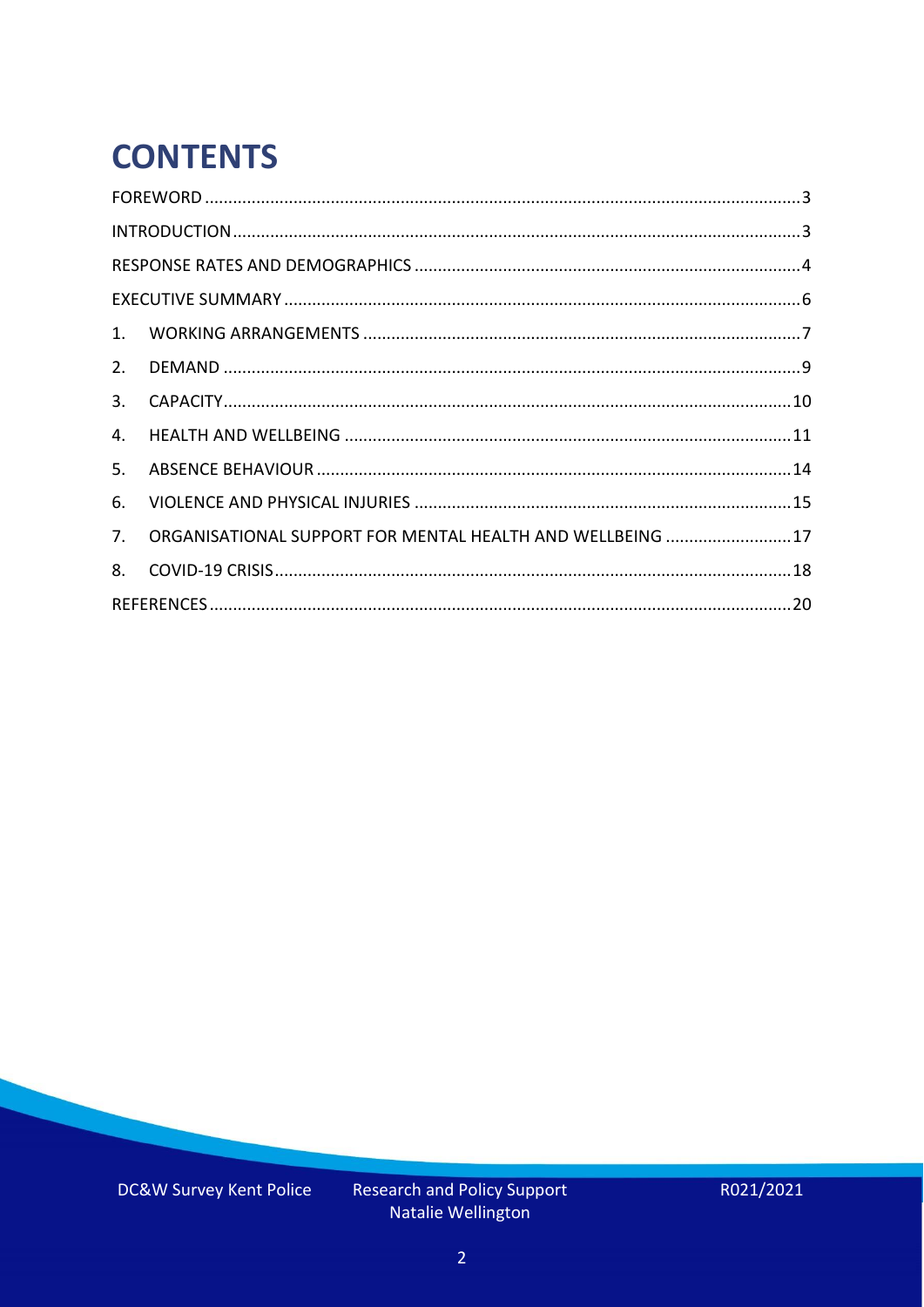### <span id="page-2-0"></span>**FOREWORD**

#### <span id="page-2-1"></span>**INTRODUCTION**

The Demand, Capacity and Welfare Survey is a biennial survey that started in 2016. This was in response to unprecedented budgetary cuts and a 14% fall in officer numbers over a seven year period from a high of 142,056 in 2009 to 122,748 in March 2016. <sup>i</sup> Evidence from a focus group study conducted by the PFEW<sup>ii</sup> also highlighted that these reductions may have been having a negative effect on officers' individual wellbeing. It was within this context that the Police Federation of England and Wales (PFEW) began a biennial Demand, Capacity and Welfare Survey. The 2020 PFEW Demand, Capacity and Welfare Survey is the third iteration of the survey. Due to the current global health crisis we have included questions specific to COVID-19, in order to help us to better understand the impacts of working within the police service during this crisis and officers' experiences on the ground. We have reported personal impacts in a specific section and organisational impacts are reported at contextually appropriate points throughout the report, to enable comparisons with other relevant items (for example we have included the results for the question asking whether COVID-19 has had an impact on single-crewing within the same section as the results for the question regarding frequency of single-crewing).

This report provides a summary of responses to key questions from the 2020 PFEW Officer Demand, Capacity and Welfare Survey from respondents in Kent Police.

Where appropriate, details of average responses from previous years, or the police service as a whole, are also presented.<sup>1</sup> However, differences across these figures have not been tested to assess whether they are statistically significant;<sup>2</sup> therefore, any and all differences reported are for guidance only and must be treated with caution. When comparing forcelevel data across years, a dash (–) is used, when applicable, to indicate where a force report was not provided due to small sample sizes.

Please be aware that the total number of responses for each item may vary slightly as not all items were answered by all respondents, and all percentages are rounded to the nearest

 $1$  Data were weighted at a national level on the basis of respondents' force to ensure that each force were proportionally represented within the national sample; no weightings were applied at a force level. More information about weightings can be found in the 2020 Technical Annex R098/2020.

 $2$  As all the data are derived from samples of the population, rather than the whole population, percentage figures calculated are strictly speaking estimates, rather than exact measures. This means that every figure has a margin of error associated with it. Hence a very small percentage difference year on year may be due to sampling, rather than to actual changes.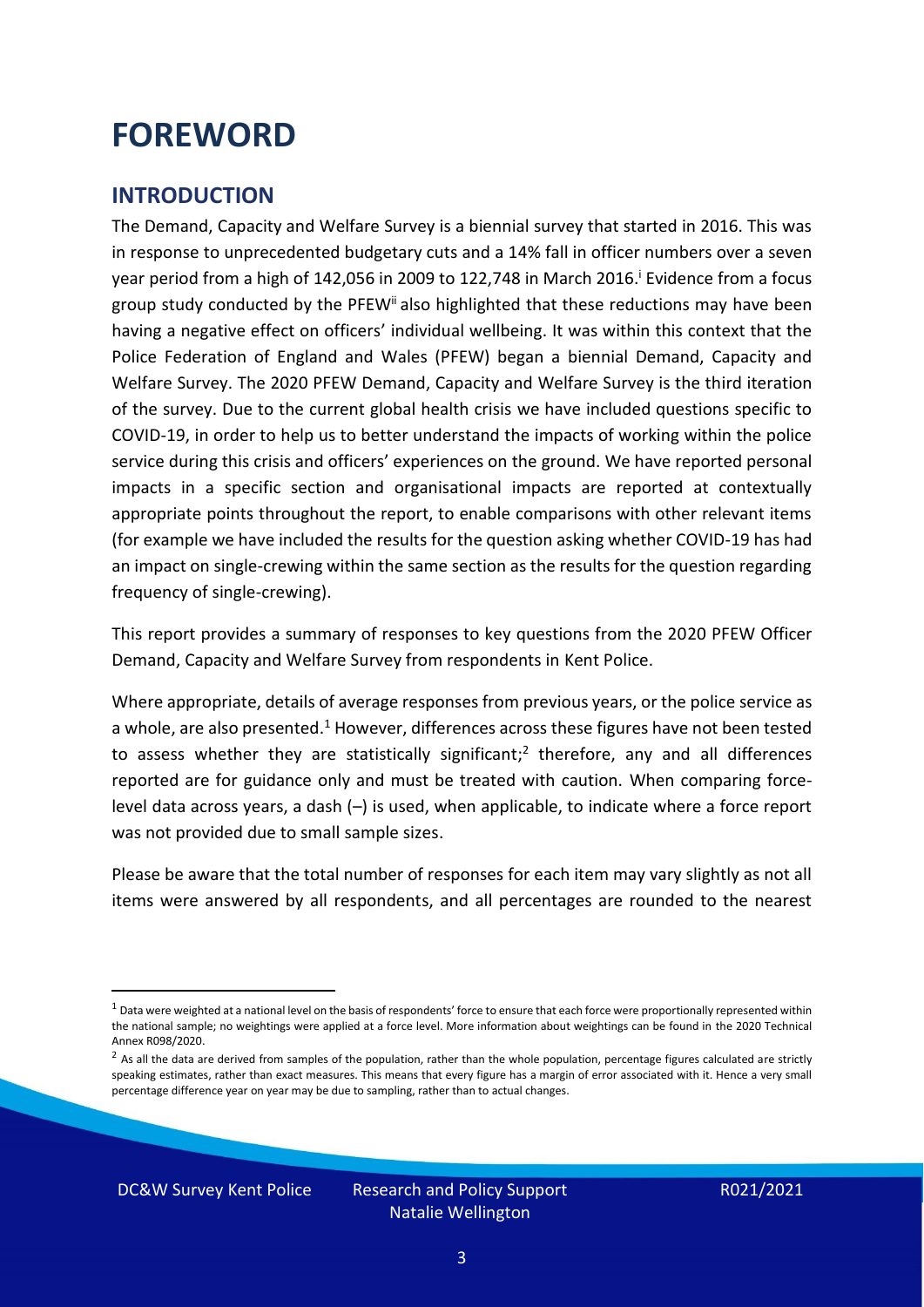whole number. In addition, the actual differences between any and all groups may be quite small, and these details should be considered when interpreting the data.

#### <span id="page-3-0"></span>**RESPONSE RATES AND DEMOGRAPHICS**

Survey responses were gathered over a seven-week period between October and November 2020. All officers of the federated ranks in England and Wales were eligible to participate. Analyses were conducted on a sample of 12,471 responses drawn from all 43 forces across England and Wales. The national response rate for the 2020 survey was 10%.

Overall, 3% of respondents (n=423) to the survey declined to state which force they belonged to. These responses have been included within the national data but are excluded from force-level analyses.<sup>3</sup>

111 responses were received from Kent Police, representing a response rate of around 3% (based on March 2020 Home Office figures of officer headcount).<sup>iii</sup> The margin of error for this report has been calculated using the size of the sample and population. At a 95% confidence level, this force report has a 9% margin of error. If the margin of error is less than 5%, it can be considered to be within the normal bounds of academic rigour.<sup>4</sup> If this threshold has not been met, the results from this report must be interpreted with caution.

67% of responses from Kent Police were received from male officers and 30% of responses were from female officers. The other 4% preferred not to say or identified in another way. In regards to rank, 55% of respondents from Kent Police were Constables, 32% were Sergeants, 13% were Inspectors, and 0% were Chief Inspectors. 5% of responses from Kent Police were received from Black and Minority Ethnic (BME) officers.

DC&W Survey Kent Police Research and Policy Support

<sup>&</sup>lt;sup>3</sup> Please see the 2020 Technical Annex R098/2020 for excluded cases.

<sup>&</sup>lt;sup>4</sup> The generally accepted academic standards is a 95% confidence level with a 5% (or less) margin of error.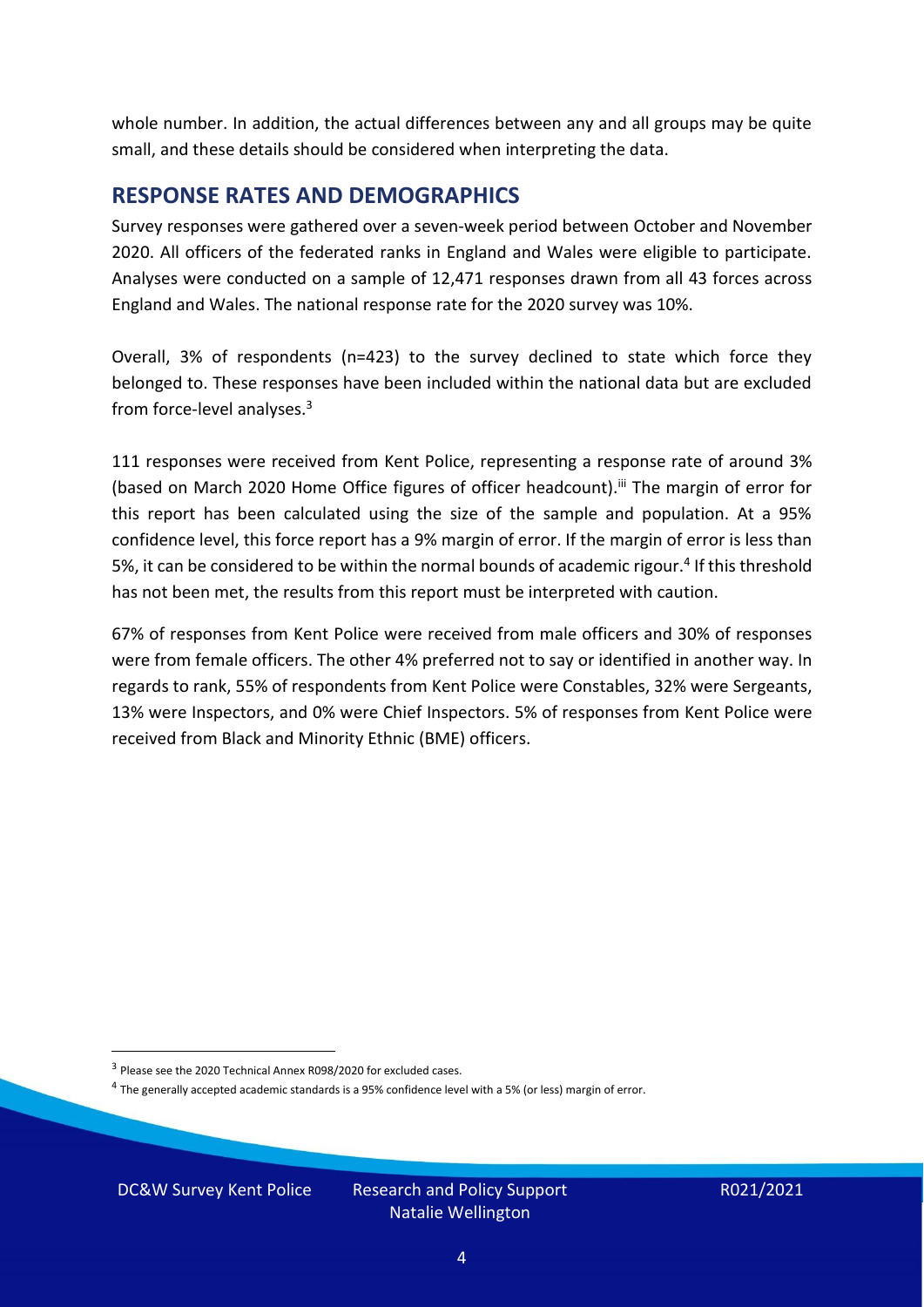### **INFOGRAPHIC**

### **Who responded?**

**111** responses were received from Kent Police, representing a **3%** response rate.



DC&W Survey Kent Police Research and Policy Support

Natalie Wellington

#### R021/2021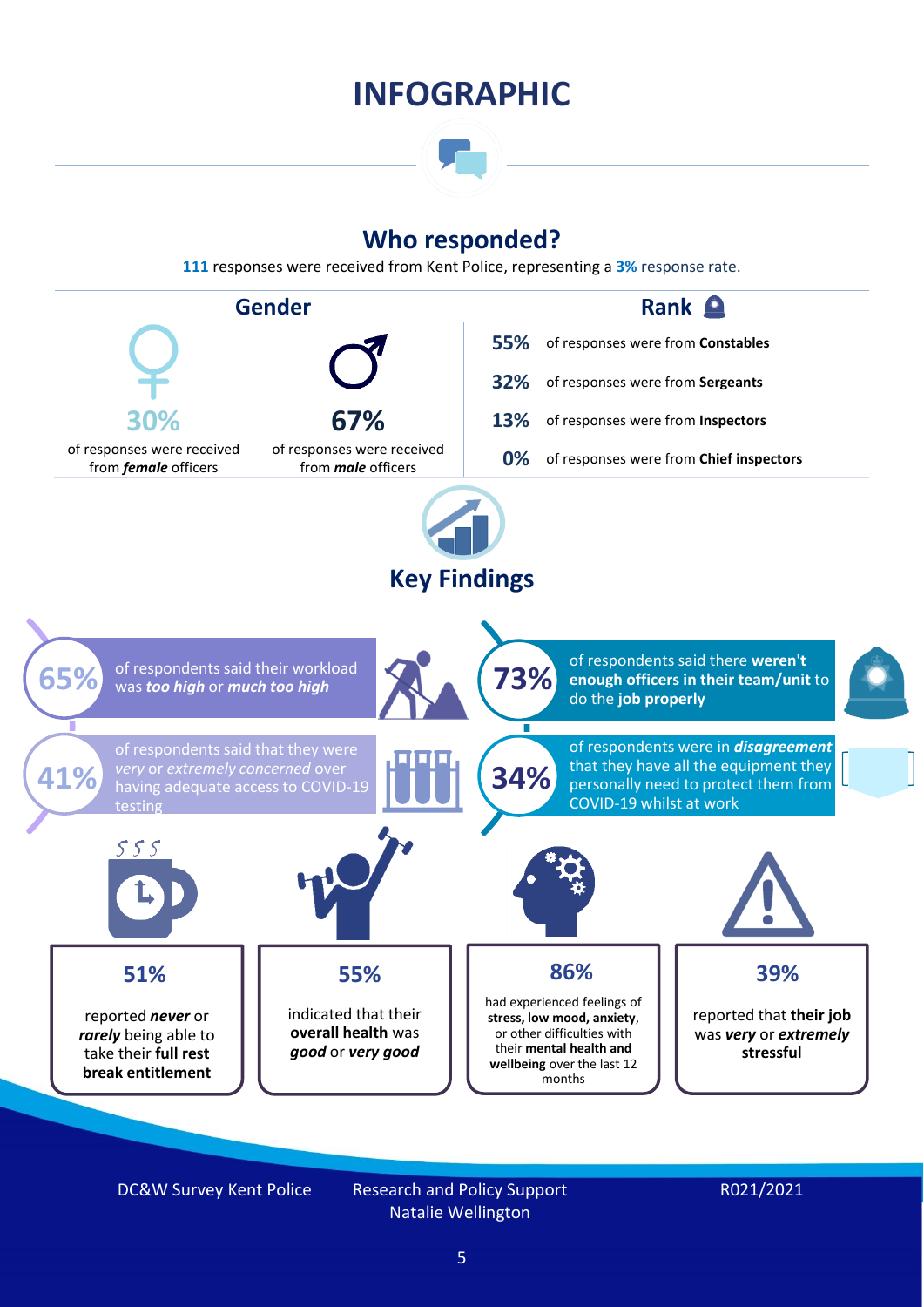## <span id="page-5-0"></span>**EXECUTIVE SUMMARY**

- **111** responses were received from Kent Police, representing a response rate of around **3%**.
- The average (mean) rating for **overall job satisfaction** for respondents was **5/10**.
- **59%** reported being **single-crewed** *often* or *always* and **20%** reported being **singlecrewed** *more often* due to **COVID-19**.
- **51%** of respondents reported *never* or *rarely* being able to take their **full rest break entitlement**; *lower than* the proportion in 2018 (66%).
- **65%** of respondents reported that their **workload** is currently *too high*, or *much too high*; *lower than* the proportion in 2018 (80%).
- **73%** of respondents said there **weren't enough officers in their team/unit** to do the **job properly**.
- The average (mean) **overall life satisfaction** rating was **6/10**. This can be compared to the national average of 6/10.
- **55%** of respondents indicated that their **overall health** was *good* or *very good.*
- **39%** of respondents said that they viewed their job as *very* or *extremely* **stressful**. This was *lower than* the proportion in 2018 (48%).
- **86%** of respondents indicated that they had **experienced feelings of stress, low mood, anxiety, or other difficulties with their health and wellbeing** over the last 12 months.
- **8%** of respondents reported that they had suffered **one or more injuries**that required medical attention as a result of **work-related violence** in the last year.
- **3%** of respondents reported that they had suffered **one or more injuries**that required medical attention as a result of **work-related accidents** in the last year.
- **29%** of respondents reported that they were *very* or *extremely worried* about the **impact that the COVID-19 crisis will have on them personally**.
- **1%** of respondents reported that they *have* or *have had* **COVID-19** confirmed by a positive antigen or antibody test.
- **34%** of respondents reported that they *disagreed* or *strongly disagreed* that they **have all the equipment they personally need to protect them from COVID-19 whilst at work**.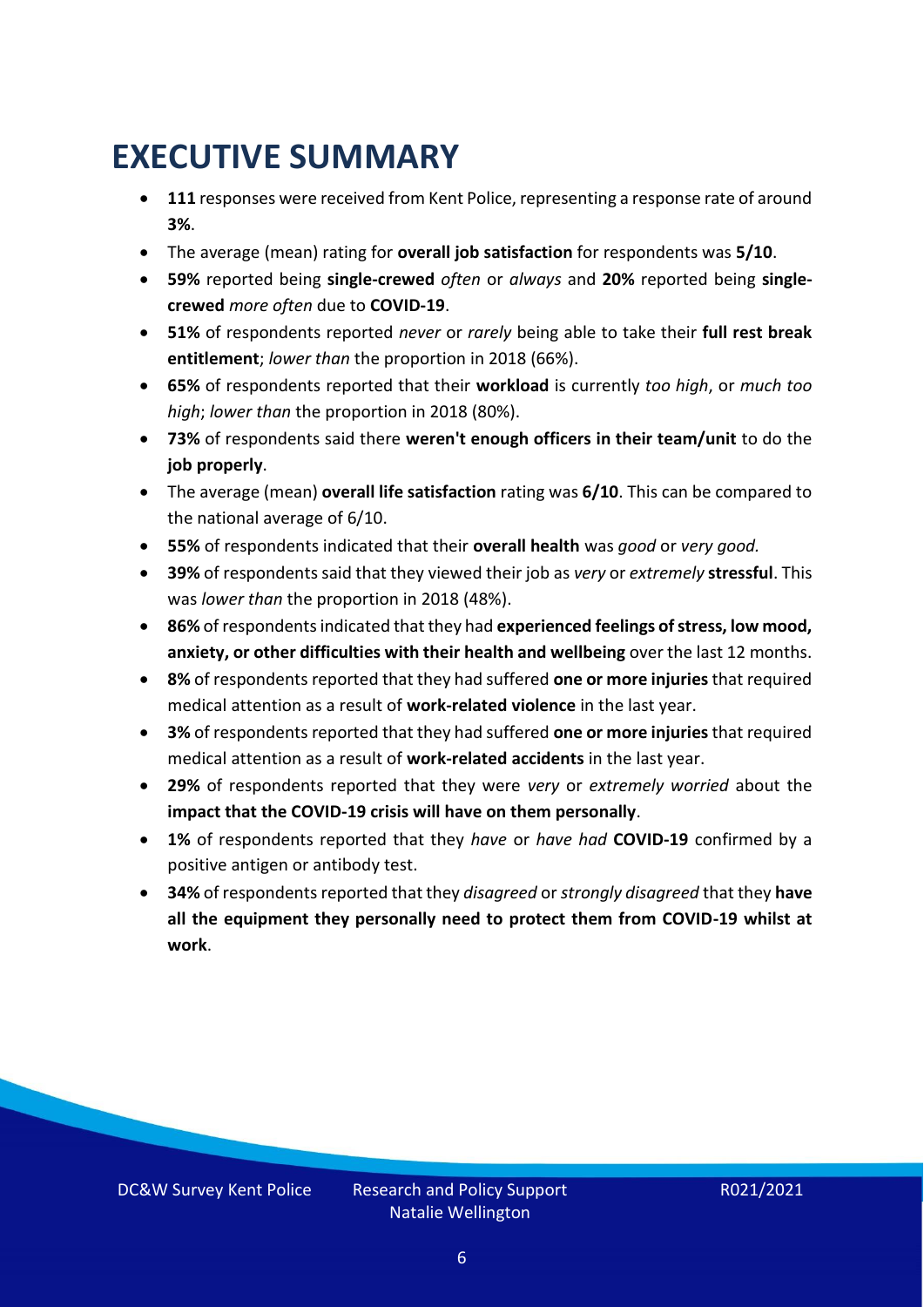### <span id="page-6-0"></span>**1. WORKING ARRANGEMENTS**

### **1.1. OVERALL JOB SATISFACTION**

Respondents were asked to rate their overall job satisfaction between 0 and 10, where 0 was 'not at all satisfied' and 10 was 'completely satisfied.' The average (mean) rating for overall job satisfaction for respondents from Kent Police was 5/10 (range 0-10), with 40% of respondents reporting an overall job satisfaction rating of *4* or *less*. This can be compared to the national average of 5/10 (range 0-10), and 37% of respondents reporting an overall job satisfaction rating of *4* or *less*.

### **1.2. SHIFT LENGTH**

0% of respondents from Kent Police reported that their formal shift duration was more than the 8-10 hours advised by the Health and Safety Executive<sup>iv</sup> and the Police Negotiating Board,<sup>v</sup> and 0% of respondents indicated a shift length of *12 hours* or *more*. 9% of the national sample indicated that their formal shift duration was more than 8-10 hours, and 7% indicated a shift length of *12 hours* or *more*. 5

#### **1.3. SINGLE-CREWING**

Among respondents from Kent Police, for whom this item was applicable, 59% reported being single-crewed either *often* or *always* over the previous 12-month period. This can be compared with 58% of respondents from the national sample.<sup>6</sup>

Due to COVID and the social distancing regulations implemented by the UK government, forces may have changed their normal operational procedures around crewing in order to reduce opportunities for infection between colleagues. The NPCC released guidance stating that when officers are double crewed a surgical Type IIR face mask should be worn in an enclosed space, such as a vehicle or personnel carrier, when social distancing cannot be achieved.<sup>vi</sup> However, some of the units may have decided to reduce the risk further by limiting double crewing or placing officers in bubbles. As such, in this year's iteration of the survey we wanted to ask an additional query about COVID-19 in relation to crewing levels, to see if crewing levels were affected by this. The findings were that 20% from Kent Police reported being single-crewed *more often* due to COVID-19.

<sup>&</sup>lt;sup>5</sup> Respondents that reported not applicable were removed from force-level and national analysis.

 $<sup>6</sup>$  Respondents that reported not applicable were removed from force-level and national analysis.</sup>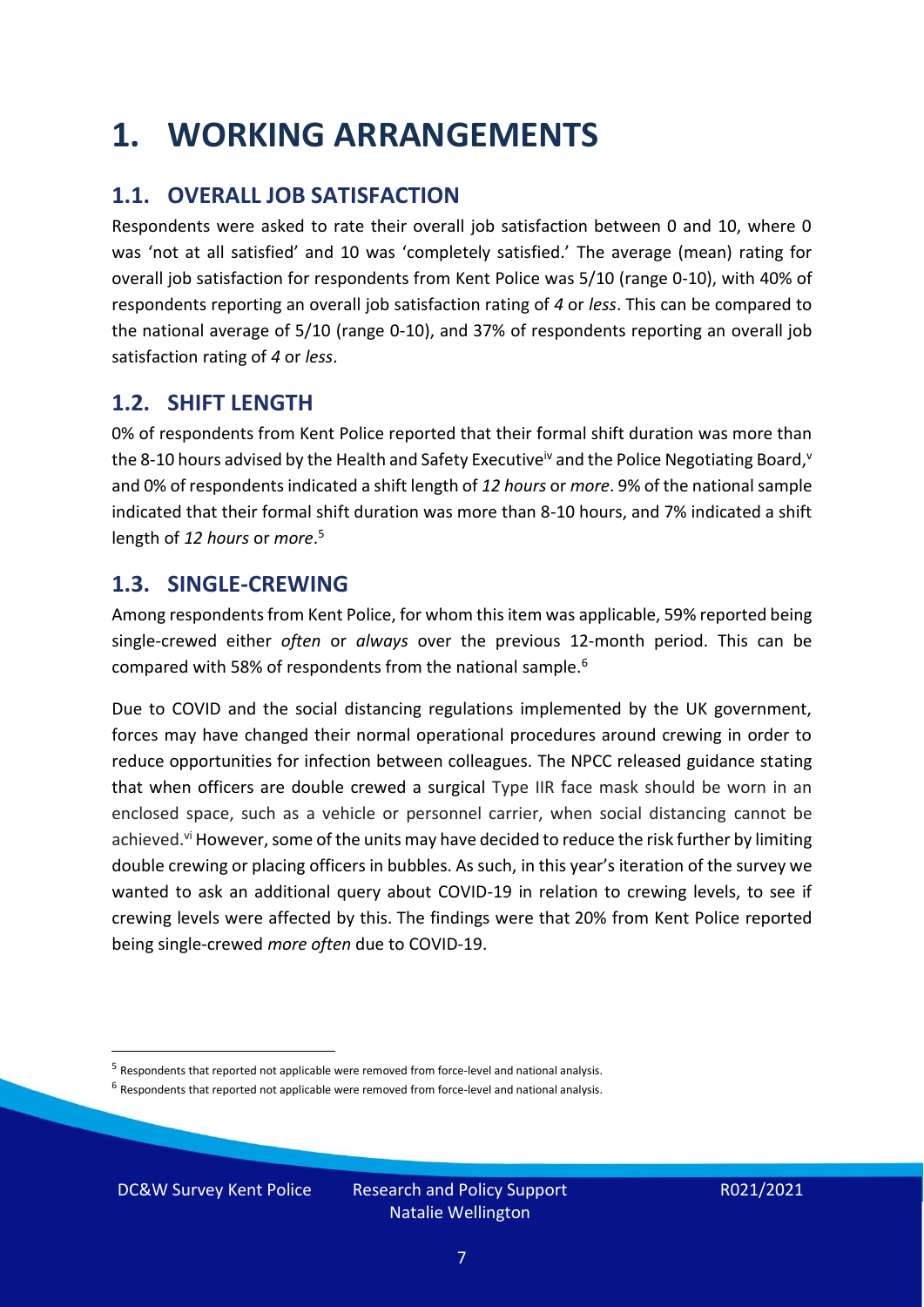### **1.4. BREAKS, REST DAYS AND ANNUAL LEAVE**

51% of respondents from Kent Police reported *never* or *rarely* being able to take their full rest break entitlement, and 38% reported having had *two* or *more* rest days cancelled in the previous 12-month period. Furthermore, 76% of respondents from Kent Police told us that they had a request for annual leave refused *once* or *more* in the previous 12-month period.

Historical comparisons for items relating to breaks, rest days and annual leave for Kent Police, are also provided in *Table 1* below.

| Table 1: Force level figures for breaks, rest days<br>and annual leave                                       | 2016 | 2018 | 2020 |
|--------------------------------------------------------------------------------------------------------------|------|------|------|
| Reported being never or rarely able to take full<br>rest break entitlement                                   | 51%  | 66%  | 51%  |
| Reported having two or more rest days<br>cancelled in the previous 12 months                                 | 69%  | 56%  | 38%  |
| Reported having a request for annual leave<br>refused once or more in the previous 12<br>months <sup>7</sup> | 95%  | 82%  | 76%  |

DC&W Survey Kent Police Research and Policy Support

<sup>&</sup>lt;sup>7</sup> Please note, there were moderate changes to the question wording and response scale for this item between the 2016 and 2018 iterations of this survey. Please take this into consideration when interpreting any and all differences in the findings between these years, as altering the way in which a question is framed may unintentionally affect the way in which an individual responds.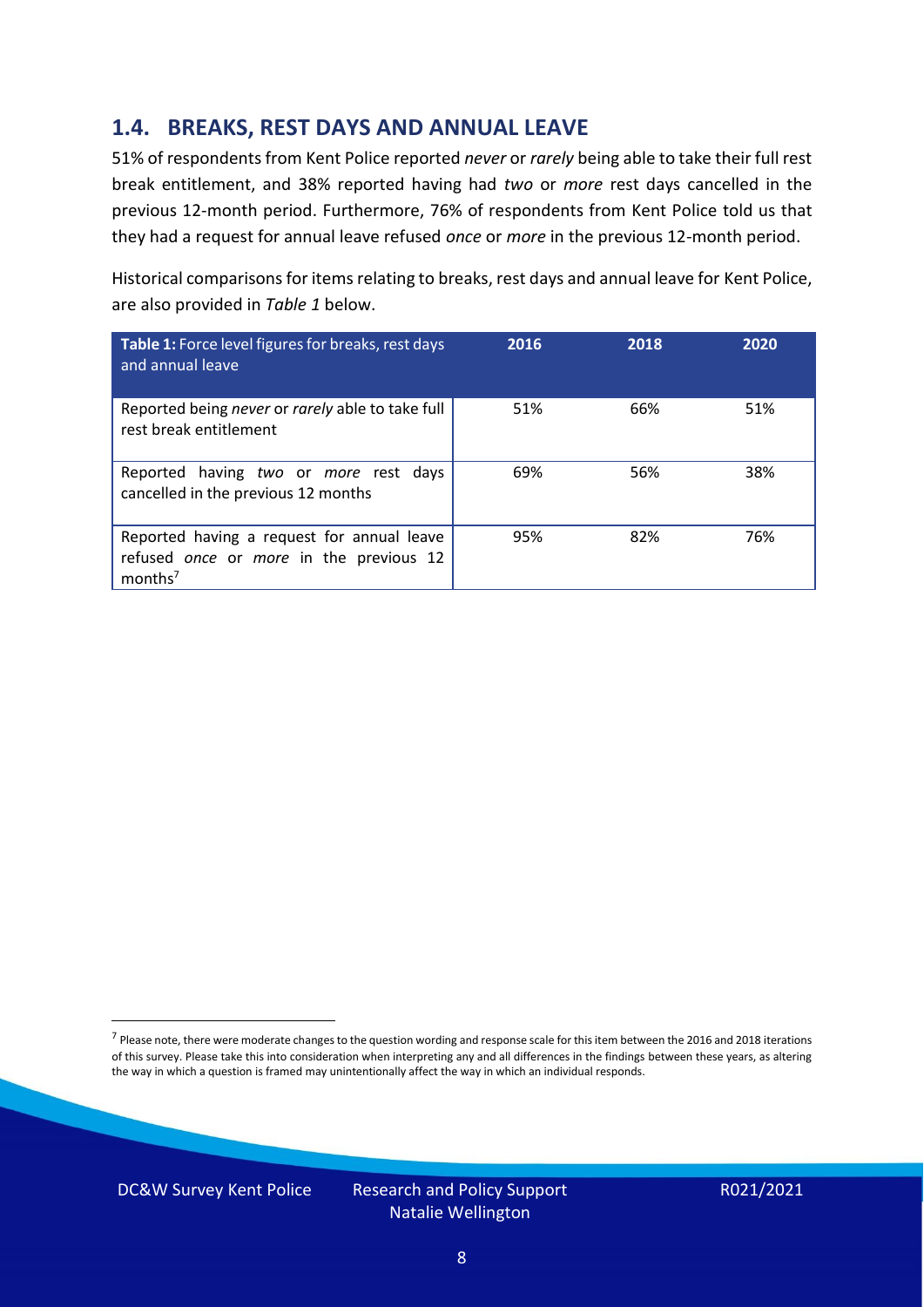### <span id="page-8-0"></span>**2. DEMAND**

### **2.1. WORKLOAD**

65% of respondents from Kent Police told us that their workload is currently *too high*, or *much too high*. An historical comparison for both national and local proportions for workload are displayed in *Table 2* below.

| Table 2: Proportion of respondents reporting<br>that their workload was too high or much too<br>high in the previous 12-month period | 2016 | 2018 | 2020 |
|--------------------------------------------------------------------------------------------------------------------------------------|------|------|------|
| Force-level figures                                                                                                                  | 67%  | 80%  | 65%  |
| National figures                                                                                                                     | 66%  | 72%  | 60%  |

### **2.2. AMOUNT AND PACE OF WORK**

83% of respondents from Kent Police *disagreed* or *strongly disagreed* that they generally have enough officers to manage all the demands being made on them as a team/unit.

Furthermore, 21% *agreed* or *strongly agreed* that they had enough time to engage in proactive policing in their team/unit. An historical comparison for both national and local proportions for this item are displayed in *Table 3* below.

| Table 3: Proportion of respondents reporting<br>that they agreed or strongly agreed that they<br>had enough time to engage in proactive<br>policing in their team/unit | 2016 | 2018 | 2020 |
|------------------------------------------------------------------------------------------------------------------------------------------------------------------------|------|------|------|
| Force-level figures                                                                                                                                                    | 15%  | 12%  | 21%  |
| <b>National figures</b>                                                                                                                                                | 13%  | 9%   | 14%  |

DC&W Survey Kent Police Research and Policy Support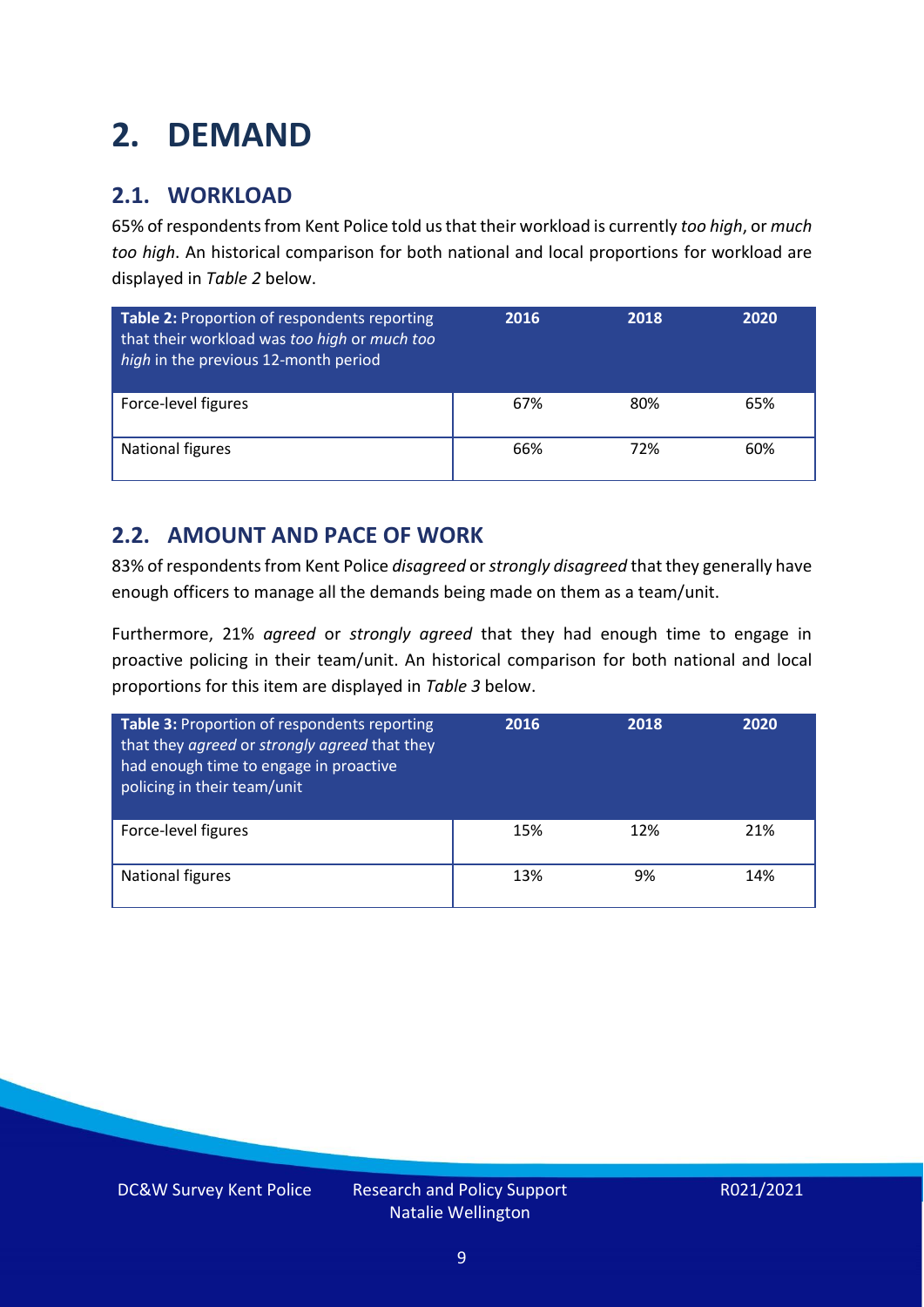## <span id="page-9-0"></span>**3. CAPACITY**

### **3.1. MINIMUM OFFICER STAFFING**

68% of respondents from Kent Police indicated that their team or unit had a minimum officer staffing level.

Among respondents whose team or unit had a minimum officer staffing level, 17% indicated that this level was *never* or *rarely* achieved.

Respondents were asked how often minimum staffing levels have been met compared to before the COVID-19 crisis. 17% reported minimum staffing levels being met *less frequently* compared to before the COVID-19 crisis.

### **3.2. OFFICER STAFFING ARRANGEMENTS**

73% of respondents *disagreed* or *strongly disagreed* that the way officer staffing levels are determined in their team/unit seems to be effective. Historical comparisons for this item and one other key item, relating to capacity to deal with demand for Kent Police, are provided in *Table 4* below.

| Table 4: Force level figures for key items relating to capacity                         |      |                                                               |      |  |
|-----------------------------------------------------------------------------------------|------|---------------------------------------------------------------|------|--|
| <b>Statements</b>                                                                       |      | Proportion of respondents who<br>disagreed with the statement |      |  |
|                                                                                         | 2016 | 2018                                                          | 2020 |  |
| The way officer staffing levels are determined in my<br>team/unit seems to be effective | 69%  | 79%                                                           | 73%  |  |
| There are enough officers in my team/unit for me to do<br>my job properly               | 78%  | 88%                                                           | 73%  |  |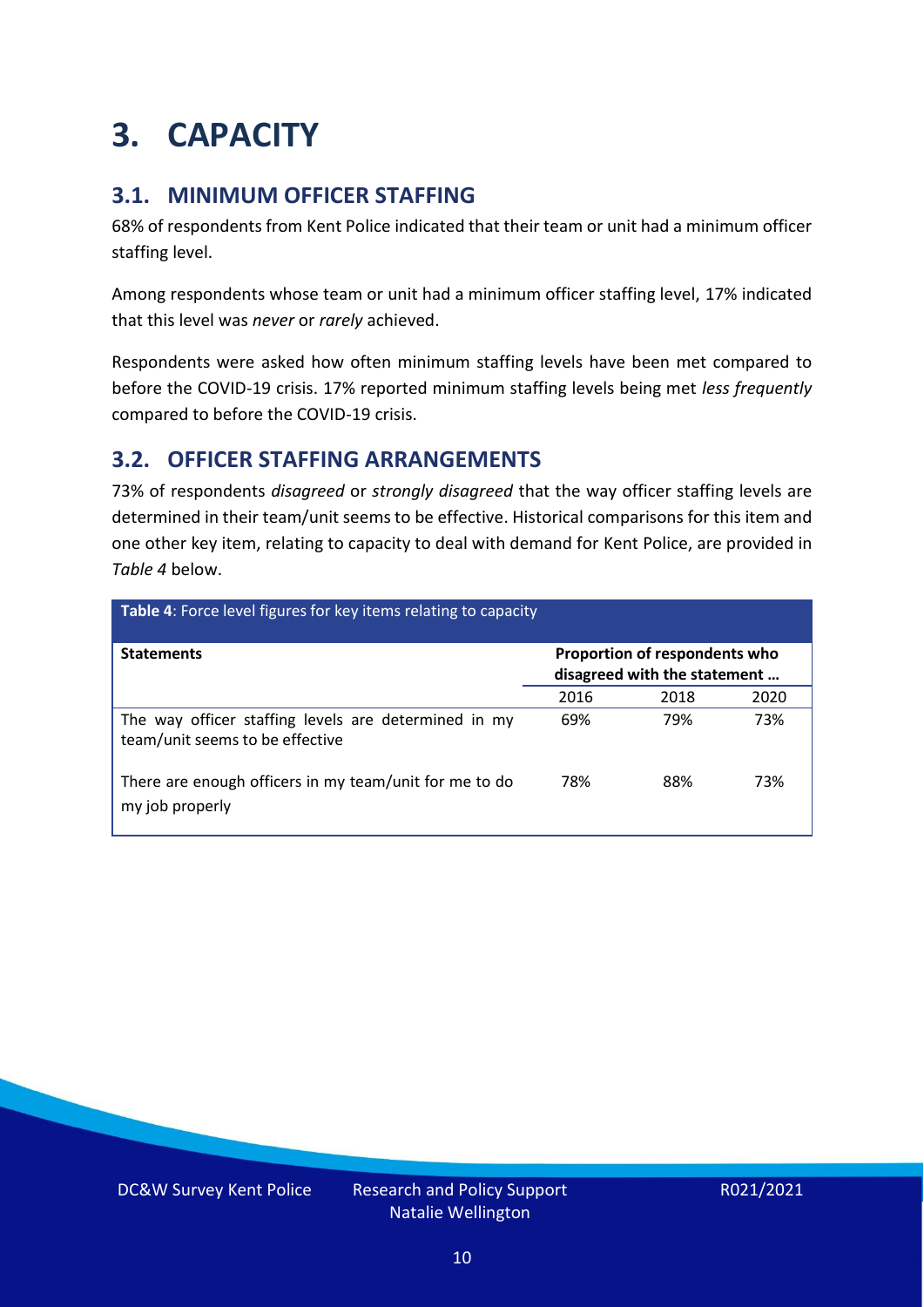### <span id="page-10-0"></span>**4. HEALTH AND WELLBEING**

### **4.1. OVERALL LIFE SATISFACTION AND WORTHWHILENESS**

Respondents were asked to rate their overall life satisfaction on a scale from 0 to 10, where 0 was *'Not at all satisfied'* and 10 was *'Completely satisfied'*. Furthermore, respondents were also asked to rate how worthwhile they feel the things they do in their life are on a scale from 0 to 10, where 0 was *'Not at all worthwhile'* and 10 was *'Completely worthwhile'.* These two items replicate the overall life satisfaction and overall worthwhileness questions posed within the Annual Population Survey by the Office for National Statistics (UK) and were included in the Demand, Capacity and Welfare Survey to enable benchmarking against the general population. vii

The average (mean) overall life satisfaction rating for the general population was 7 out of 10. The average (mean) rating for Kent Police was 6 out of 10, with 29% of respondents reporting a low overall life satisfaction rating of *4* or *less*. These results can be compared to the national average of 6/10, with 23% of respondents reporting a low overall life satisfaction rating of *4* or *less*.

The average (mean) overall worthwhileness rating for the general population was 7 out of 10. The average (mean) rating for Kent Police was 6 out of 10, with 24% of respondents reporting a low overall worthwhileness rating of *4* or *less*. These results can be compared to the national average of 7/10, with 18% of respondents reporting a low overall worthwhileness rating of *4* or *less*.

### **4.2. OVERALL PHYSICAL HEALTH**

Respondents were asked to rate their overall health on a scale from *very good* to *very poor*. An historical comparison for both national and local proportions for this item are in *Table 5* below.

| Table 5: Self-rated overall physical health |                       | 2016 | 2018 | 2020 |
|---------------------------------------------|-----------------------|------|------|------|
|                                             | Poor or very poor     | 11%  | 7%   | 13%  |
| Force-level figures                         | Neither good nor poor | 21%  | 18%  | 32%  |
|                                             | Good or very good     | 68%  | 75%  | 55%  |
|                                             | Poor or very poor     | 12%  | 7%   | 9%   |
| National figures                            | Neither good nor poor | 23%  | 17%  | 20%  |
|                                             | Good or very good     | 65%  | 77%  | 71%  |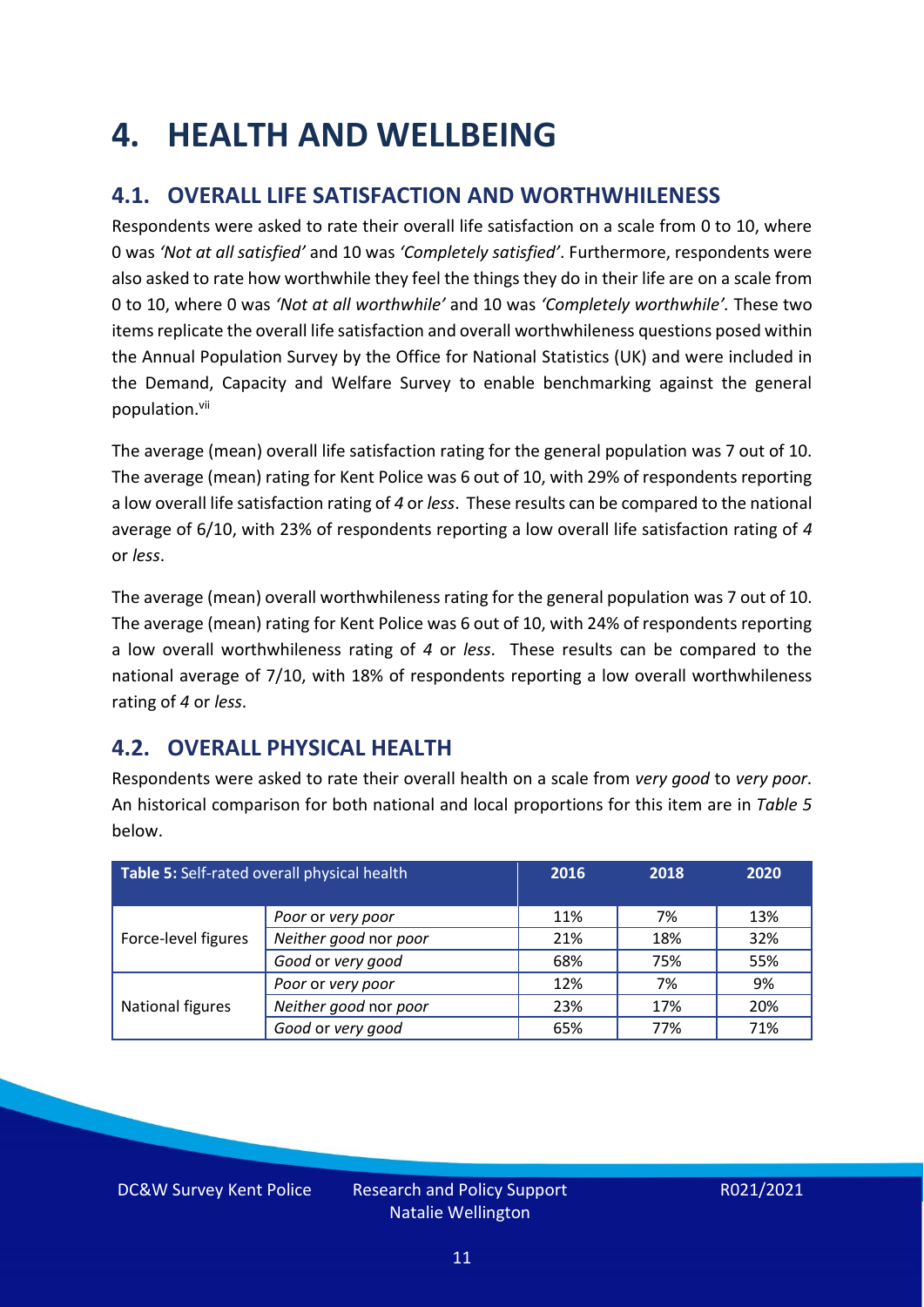### **4.3. SINGLE-ITEM INDICATORS FOR MENTAL HEALTH**

#### **4.3.1. ANXIETY AND HAPPINESS**

Overall anxiety was measured using a single-item measure. Respondents were asked to rate how anxious they had felt the day before on a scale from 0 to 10, where 0 was *'Not at all anxious'* and 10 was *'Completely anxious'*. Overall happiness was also measured using a single-item measure and respondents were asked to rate how happy they had been the day before on a scale from 0 to 10, where 0 was *'Not at all happy'* and 10 was *'Completely happy'*. These items replicate the overall anxiety and overall happiness questions posed within the Annual Population Survey by the Office for National Statistics (UK) and were chosen to enable benchmarking against the general population.<sup>viii</sup>

The average (mean) overall anxiety rating for the general population was 4 out of 10, with 36% of respondents reporting a high overall anxiety rating of *6* or *more*. <sup>8</sup> The average (mean) rating for Kent Police was 5 out of 10, with 44% of respondents reporting a high overall anxiety rating of *6* or *more*. These results can be compared to the national average of 4/10, with 35% of respondents reporting a high overall anxiety rating of *6* or *more*. 9

The average (mean) overall happiness rating for the general population was 7 out of 10. The average (mean) rating for Kent Police was 6 out of 10, with 30% of respondents reporting a low overall happiness rating of *4* or *less*. These results can be compared to the national average of 6/10, with 25% of respondents reporting a low overall happinessrating of *4* or *less*.

#### **4.3.2. STRESS**

Work related stress was measured using a single-item measure. 39% of respondents from Kent Police said that they viewed their job as *very* or *extremely stressful*.

This is *higher than* the proportion reported in the national sample (33%) and *lower than* the proportion reported by Kent Police in 2018 (48%).

Stress outside of work was assessed using an adaptation of the work-related stress measure. 11% of respondents from Kent Police said that they viewed their life outside of work as *very* or *extremely stressful*.

<sup>&</sup>lt;sup>8</sup> Please note that proportions for other wellbeing measures were not provided

 $9$  Overall scores for anxiety have been grouped and reported differently to life satisfaction, worthwhileness and happiness. The percentage of respondents scoring a high rating of *6* or *more* has been reported, as higher scores for anxiety are commonly associated with lower individual wellbeing. Whereas, the percentage of respondents scoring a very low rating of *4* or *less* has been reported for life satisfaction, worthwhileness and happiness, as lower scores on these measures are commonly associated with lower individual wellbeing.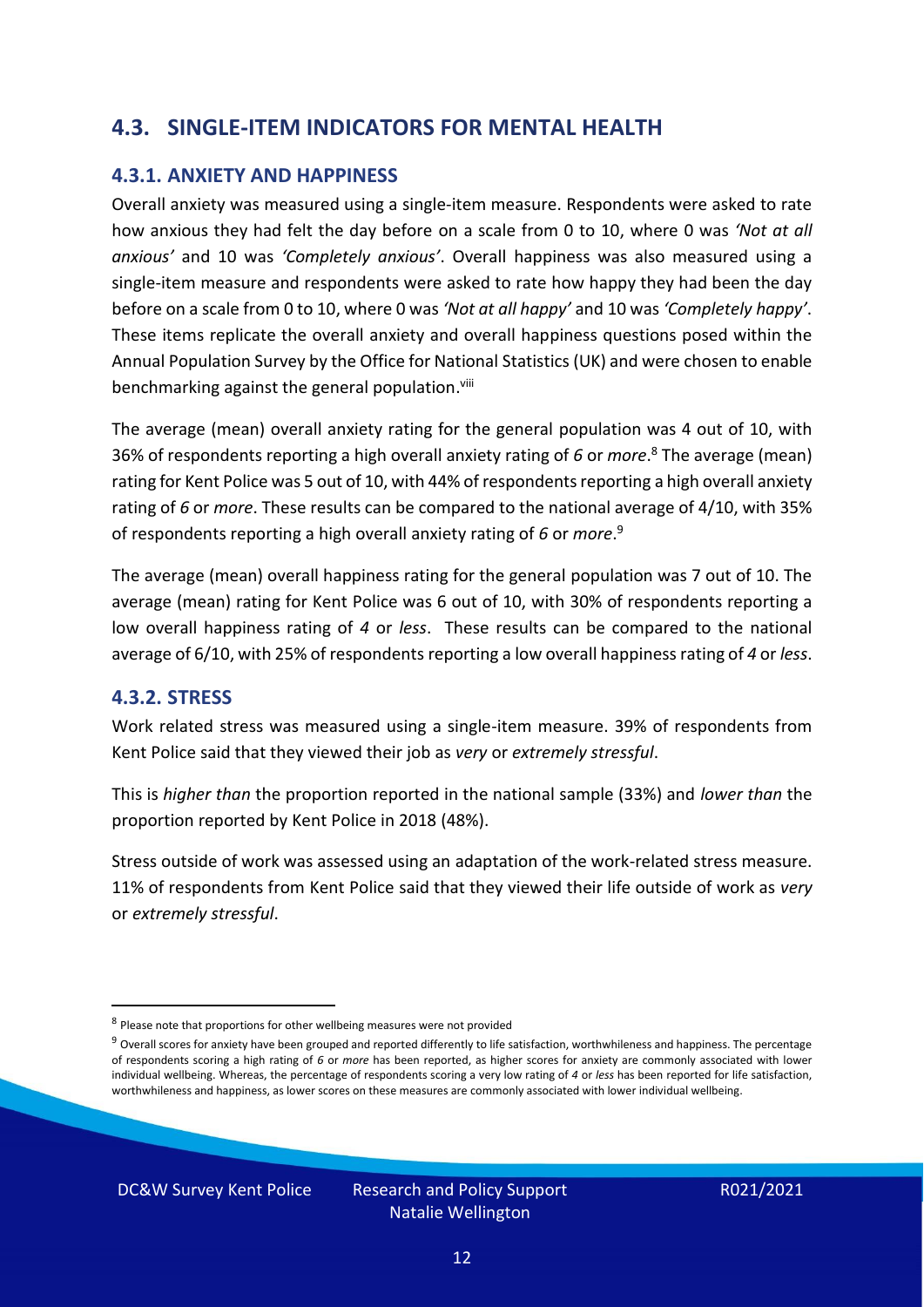#### **4.3.4. MENTAL HEALTH OVERVIEW**

A top-level broad overview of mental health and wellbeing was established using an item that asked respondents to indicate whether they had experienced feelings of stress, low mood, anxiety, or other difficulties with their health and wellbeing over the last 12 months. 86% of respondents from Kent Police indicated that they had experienced feelings of stress, low mood, anxiety, or other difficulties with their health and wellbeing over the last 12 months; with 87% of these respondents also indicating that these feelings were caused by, or made worse by work.

#### **4.3.5. MENTAL WELLBEING**

Respondents' mental wellbeing was measured using the Short Warwick-Edinburgh Mental Wellbeing Scale,<sup>ix</sup> which asked them to rate their experience during the last two weeks for seven positively framed items. A metric score was calculated which indicated participants' overall wellbeing. The higher the score is, the better their overall wellbeing is thought to be.<sup>10</sup>

The metric score for Kent Police is presented in *Table 6* below across years. This is also alongside the metric score for the national sample across years.

| <b>Table 6:</b> Average (mean) metric score for the Short Warwick-<br>Edinburgh Mental Wellbeing Scale | 2016 | 2018 | 2020 |
|--------------------------------------------------------------------------------------------------------|------|------|------|
| Force-level figures                                                                                    | 20   | 20   | 20   |
| National figures                                                                                       | 19   | 20   | 21   |

 $10$  The Short Warwick-Edinburgh Mental Wellbeing Scale was developed by the Universities of Warwick, Edinburgh and Leeds in conjunction with NHS Health Scotland (© University of Warwick, 2006).

DC&W Survey Kent Police Research and Policy Support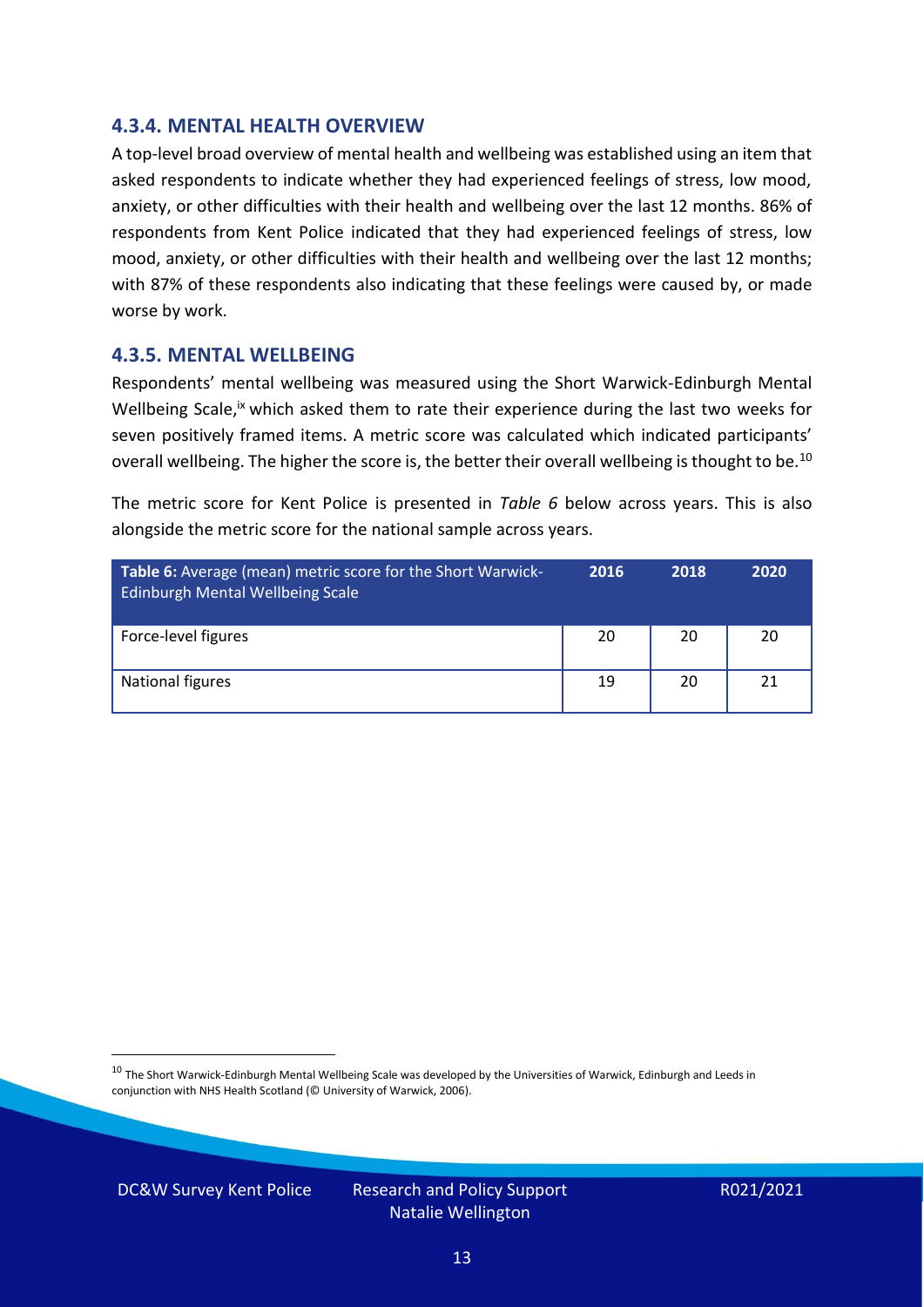## <span id="page-13-0"></span>**5. ABSENCE BEHAVIOUR**

### **5.1. ABSENCE**

58% of respondents from Kent Police reported *one* or *more* days of sickness absence and 24% of respondents indicated that at least one day of their sickness absence was attributable to stress, depression, or anxiety.

The national proportion of respondents who had taken *one* or *more* days of sickness absence was 48% and 32% of respondents indicated that at least one day of their sickness absence was attributable to stress, depression, or anxiety.

### **5.2. PRESENTEEISM AND LEAVEISM**

Presenteeism is the act of attending work while ill. This has been shown to be associated with subsequent health decline, particularly in relation to burnout, $x$  and can lead to elevated absenteeism.<sup>xi</sup> Moreover, evidence suggests that presenteeism can compound the effects of the initial illness and negatively influence job satisfaction, resulting in negative job attitudes and withdrawal from work.<sup>xii</sup>

Leaveism is a term to describe hidden sickness absence and work undertaken during rest periods. A core dimension of leaveism includes using allocated time off such as annual leave entitlements to take time off when they are in fact unwell. Findings for Kent Police across years are presented in *Table 7* below.

| Table 7: Proportion of respondents reporting the<br>following absence behaviour once or more over the<br>previous 12 months |                             | 2016 | 2018 | 2020 |
|-----------------------------------------------------------------------------------------------------------------------------|-----------------------------|------|------|------|
| Presenteeism                                                                                                                | Due to Physical health      | 87%  | 81%  | 72%  |
|                                                                                                                             | Due to Psychological health | 64%  | 74%  | 73%  |
| annual leave to<br><b>Using</b><br>time off due to<br>take                                                                  | Due to Physical health      | 47%  | 35%  | 29%  |
| health                                                                                                                      | Due to Psychological health | 37%  | 44%  | 47%  |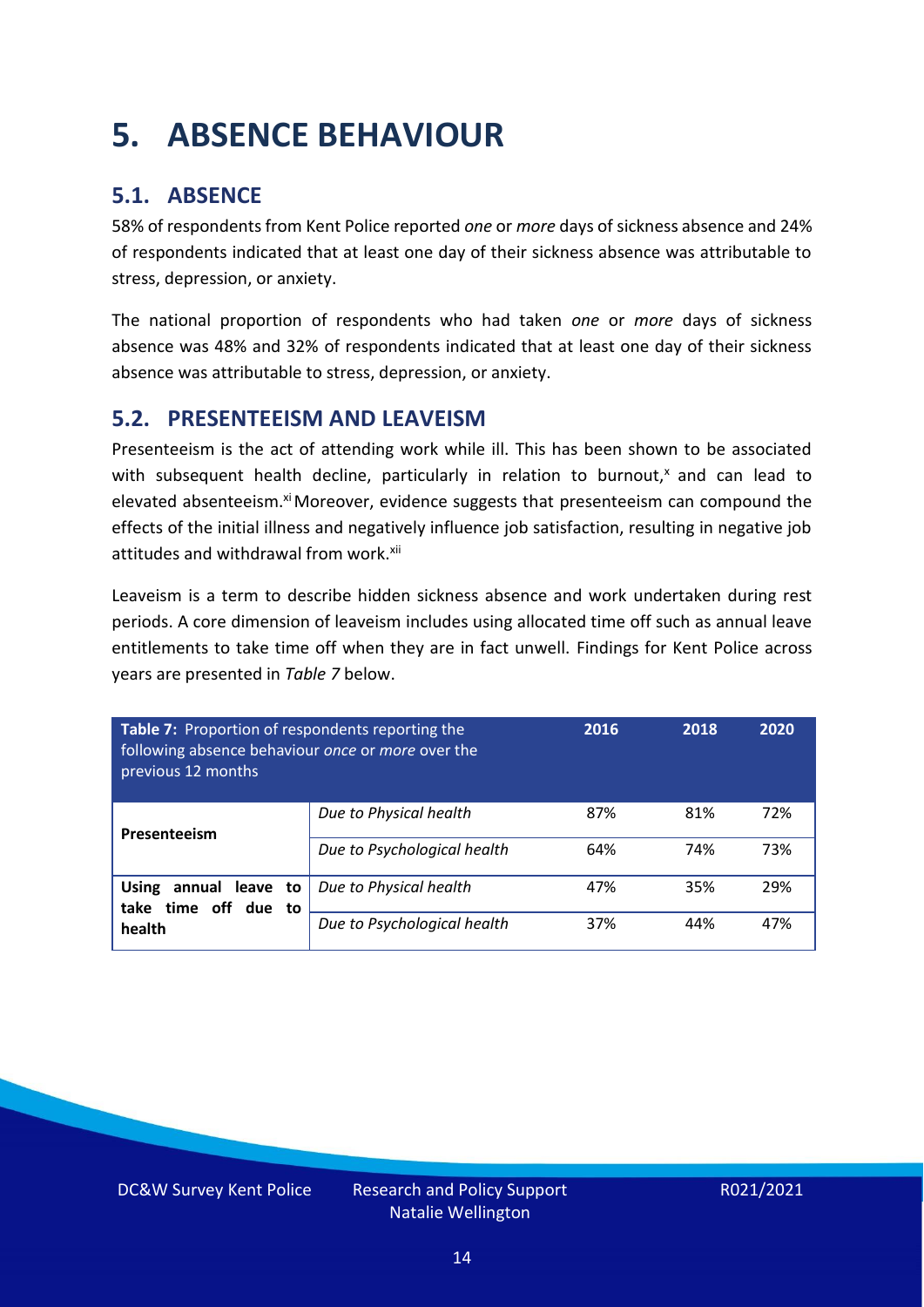## <span id="page-14-0"></span>**6. VIOLENCE AND PHYSICAL INJURIES**

### **6.1. VIOLENCE**

Verbal and physical violence was assessed using four questions regarding how often officers received verbal insults, verbal threats, spitting assaults, unarmed physical attacks, and attacks with a weapon from members of the public over the previous 12 months. Findings for Kent Police are presented in *Table 8* below.

**Table 8**: Force level figures for frequency of verbal and physical violence from members of the public

| Type of violent victimisation                                                          | Proportion of respondents indicating frequency<br>of experience as at least once a week |      |      |
|----------------------------------------------------------------------------------------|-----------------------------------------------------------------------------------------|------|------|
|                                                                                        | 2016                                                                                    | 2018 | 2020 |
| Verbal insults (e.g. swearing, shouting, abuse)                                        | 35%                                                                                     | 38%  | 23%  |
| Verbal threats (e.g. threat of hitting, threat of<br>kicking)                          | 20%                                                                                     | 23%  | 14%  |
| Spitting assaults (i.e. being deliberately spat<br>$upon)$ <sup>11</sup>               | $\cdots$                                                                                | 3%   | 0%   |
| Unarmed physical attacks (e.g. struggling to get<br>free, wrestling, hitting, kicking) | 9%                                                                                      | 14%  | 10%  |
| Use of a deadly weapon (e.g. stick, bottle, axe,<br>firearm)                           | 1%                                                                                      | 1%   | 0%   |

### **6.2. INJURIES**

8% of Kent Police respondents reported that they had suffered *one or more* injuries that required medical attention as a result of **work-related violence** in the last year.

This is *lower than* the proportion reporting *one or more* injuries as a result of **work-related violence** in the national sample (16%) and *lower than* the proportion reported by Kent Police in 2018 (25%).

3% of Kent Police respondents reported that they had suffered one or more injuries that required medical attention as a result of **work-related accidents** in the last year.

 $11$  Data on spitting assaults is not available for the year 2016 as the item was not included until the 2018 iteration of the survey.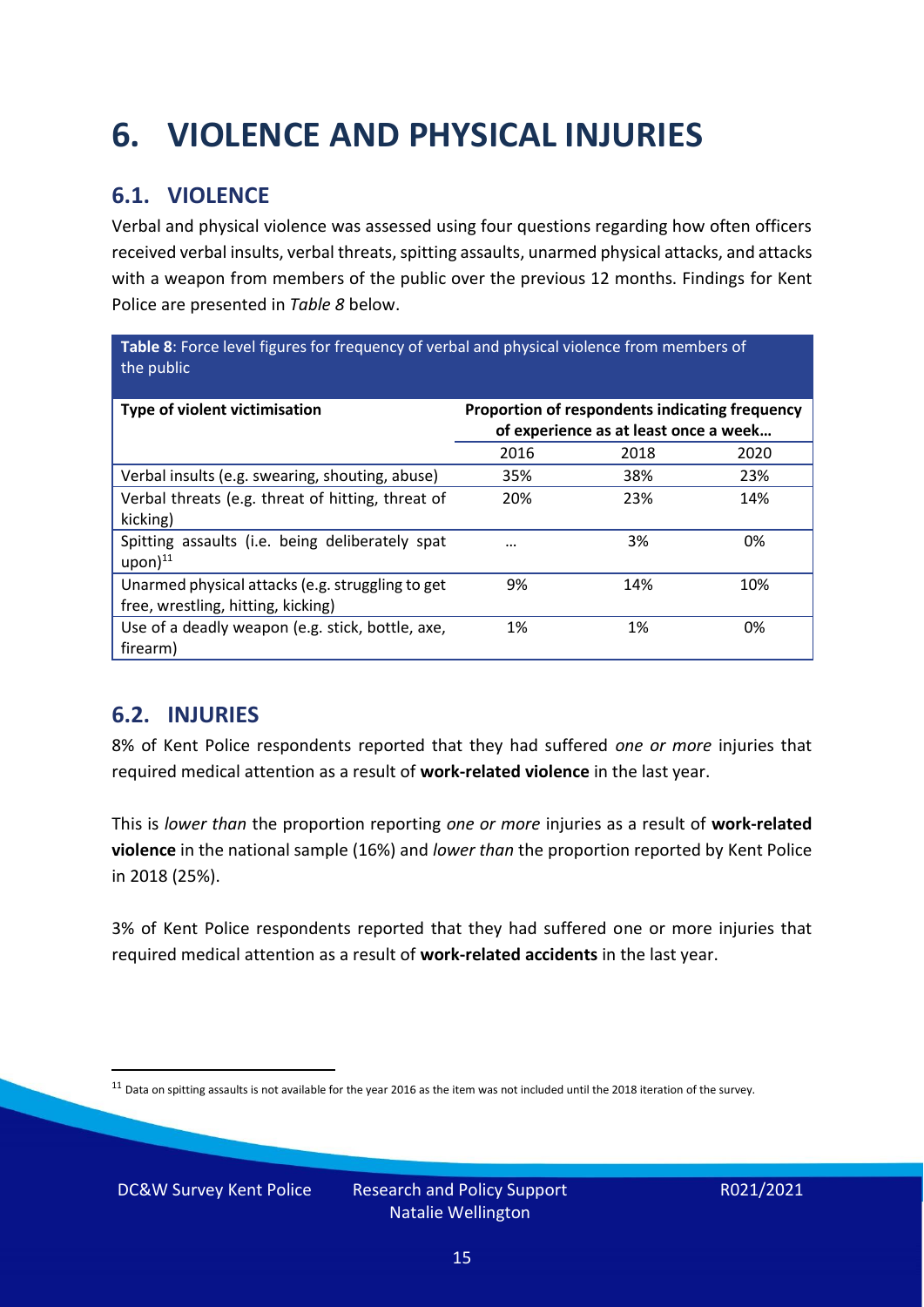This is *lower than* the proportion reporting *one or more* injuries as a result of **work-related accidents** in the national sample (11%) and *lower than* the proportion reported by Kent Police in 2018 (14%).

DC&W Survey Kent Police Research and Policy Support Natalie Wellington

R021/2021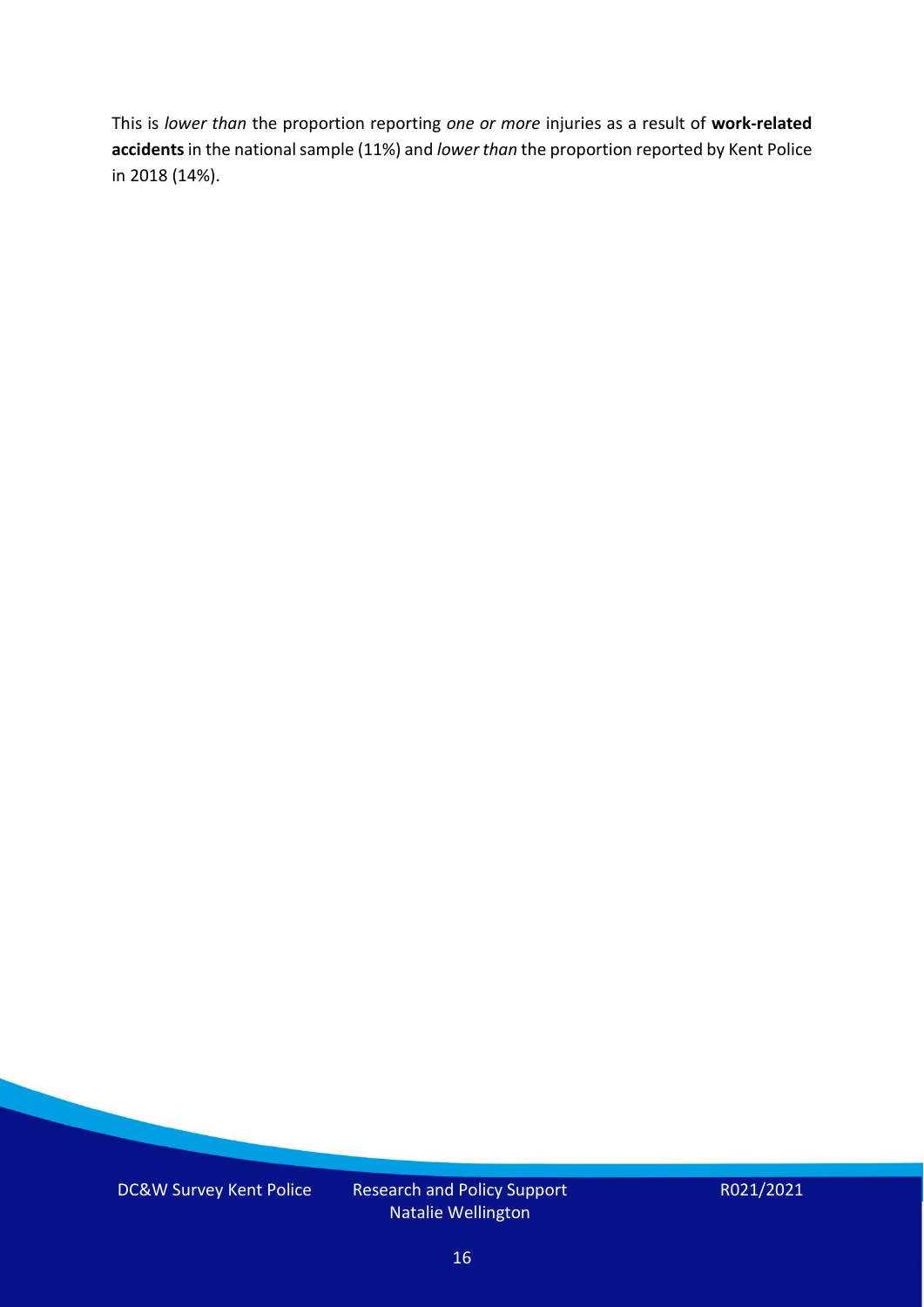# <span id="page-16-0"></span>**7. ORGANISATIONAL SUPPORT FOR MENTAL HEALTH AND WELLBEING**

### **7.1. DISCLOSURE**

Respondents who indicated that they had sought help for difficulties with mental health and wellbeing were presented with additional questions concerning disclosure to a line manager. 82% of respondents from Kent Police, for whom it was applicable, reported that they had disclosed seeking mental health and wellbeing support to their line managers. This can be compared with 82% reported by Kent Police in 2018.

### **7.2. MENTAL HEALTH AND WELLBEING SUPPORT SERVICES**

Respondents were asked about mental health and wellbeing support services that are *reactive* (services that aim to help those that are already experiencing difficulties with their mental health and wellbeing), and *proactive* (services that aim to help people prevent difficulties with mental health and wellbeing from developing). Key findings for Kent Police are displayed in the tables below, with *Table 9* displaying both national and local proportions.

**Table 9**: Proportion of respondents reporting that they are *aware* of reactive and proactive mental health and wellbeing support services that their force offers

| <b>Questions</b>                                                                                                                                                                                                                   | Proportion of respondents |                  |  |
|------------------------------------------------------------------------------------------------------------------------------------------------------------------------------------------------------------------------------------|---------------------------|------------------|--|
|                                                                                                                                                                                                                                    | Force-level figures       | National figures |  |
| Reported being aware of reactive services that their force<br>offers to support the mental health and wellbeing of its<br>employees (e.g. counselling, helpline services, peer<br>support groups etc.)                             | 79%                       | 74%              |  |
| Reported being aware of proactive services that their<br>force offers to support the mental health and wellbeing<br>of its employees (e.g. resilience training, mindfulness<br>workshops, mental health awareness programmes etc.) | 72%                       | 43%              |  |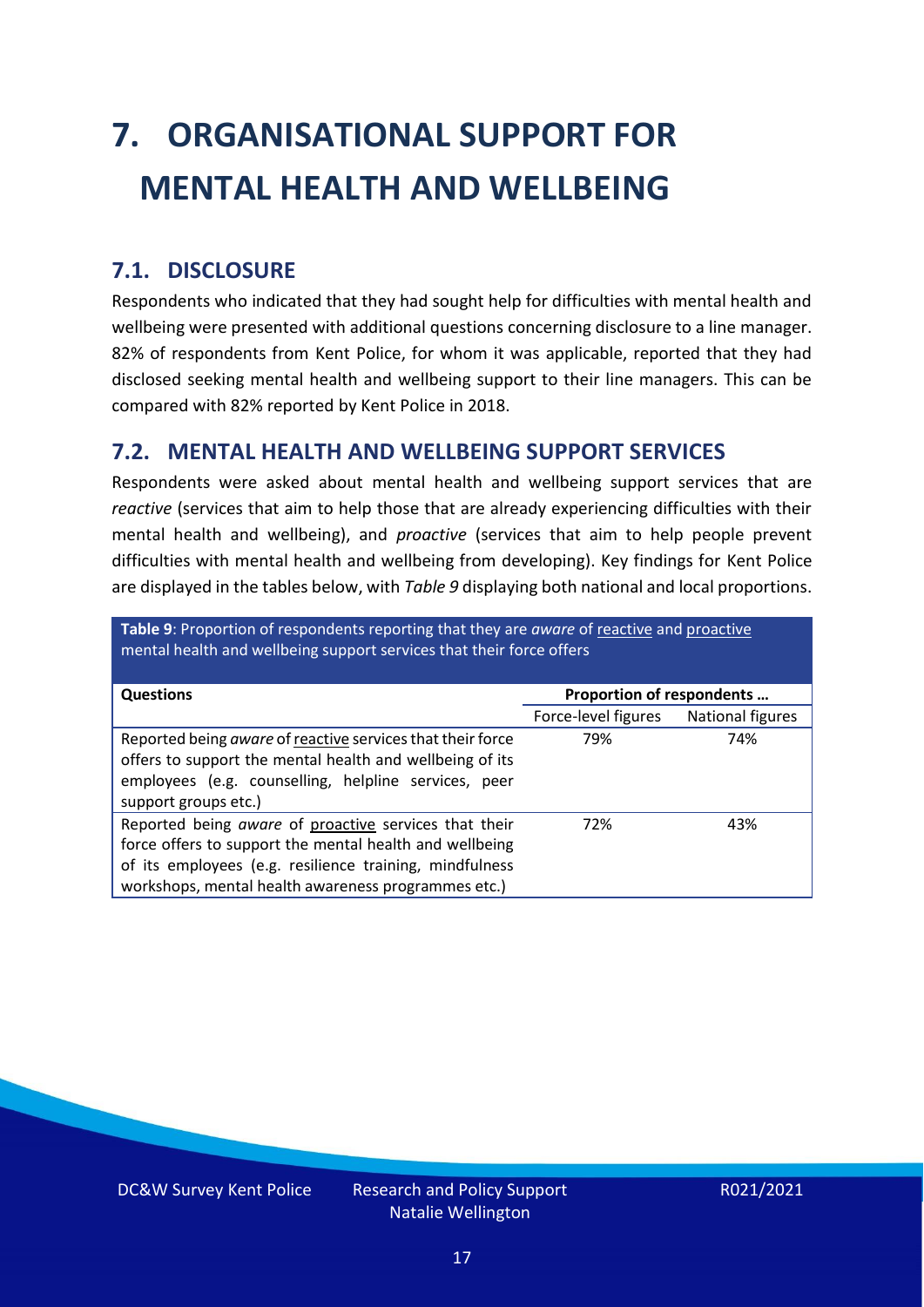### <span id="page-17-0"></span>**8. COVID-19 CRISIS**

Questions about the COVID-19 crisis have been included in this year's survey to help to better understand the impacts of working within the police service during this period. This section of the report specifically focusses on the personal impact of the COVID-19 crisis on officers, whilst organisational impacts have been reported at contextually appropriate points throughout the report.<sup>12</sup>

Respondents were asked whether they think they have or have had COVID-19. Comparisons for both national and local proportions are shown in *Table 10* below.

| Table 10: Proportion of respondents reporting whether<br>they have or have had COVID-19 | <b>Force-level</b><br>figures | <b>National</b><br>figures |
|-----------------------------------------------------------------------------------------|-------------------------------|----------------------------|
| Yes, confirmed by a positive antigen or antibody test                                   | 1%                            | 3%                         |
| Yes, based on strong personal suspicion or medical advice                               | 26%                           | 23%                        |
| No                                                                                      | 44%                           | 47%                        |
| Unsure                                                                                  | 30%                           | 27%                        |

29% of respondents from Kent Police said that they were *very* or *extremely worried* about the impact that the COVID-19 crisis will have on them personally. This can be compared to the national sample, where 22% said that they were *very* or *extremely worried* about the impact that the COVID-19 crisis will have on them personally.

Respondents from Kent Police were asked about their concern over the issues displayed in *Table 11* below (national and local proportions are shown).

| Table 11: Proportion of respondents reporting that they were very or extremely concerned over the<br>following |                           |                 |
|----------------------------------------------------------------------------------------------------------------|---------------------------|-----------------|
| <b>Statements</b>                                                                                              | Proportion of respondents |                 |
|                                                                                                                | Force-level               | <b>National</b> |
|                                                                                                                | figures                   | figures         |
| Becoming unwell with COVID-19 due to having close contact with                                                 | 33%                       | 34%             |
| someone who has COVID-19 in the line of duty                                                                   |                           |                 |
| Becoming unwell with COVID-19 due to being assaulted by someone                                                | 19%                       | 23%             |
| who has COVID-19 in the line of duty                                                                           |                           |                 |
| Having adequate access to COVID-19 testing (antigen                                                            | 41%                       | 37%             |
| and/or antibody diagnostic testing)                                                                            |                           |                 |
| Enforcing the lockdown restrictions                                                                            | 22%                       | 25%             |

 $12$  For more information please see the introduction to this report on page 3.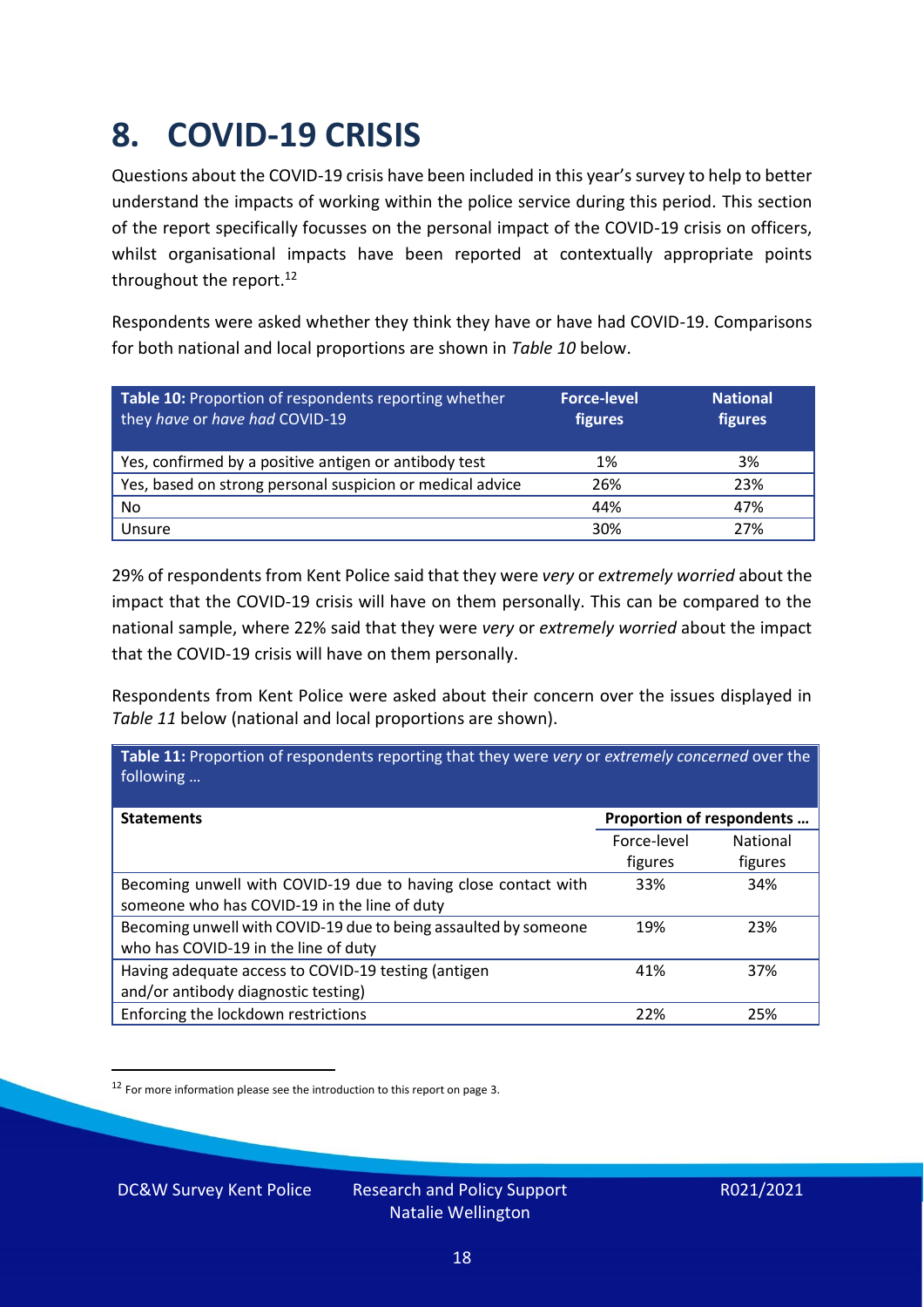Furthermore, 34% of respondents from Kent Police reported that they *disagreed* or *strongly disagreed* that they have all the equipment they personally need to protect them from COVID-19 whilst at work. This can be compared to the national sample, where 39% reported that they *disagreed* or *strongly disagreed* that they have all the equipment they personally need to protect them from COVID-19 whilst at work.

DC&W Survey Kent Police Research and Policy Support

Natalie Wellington

R021/2021